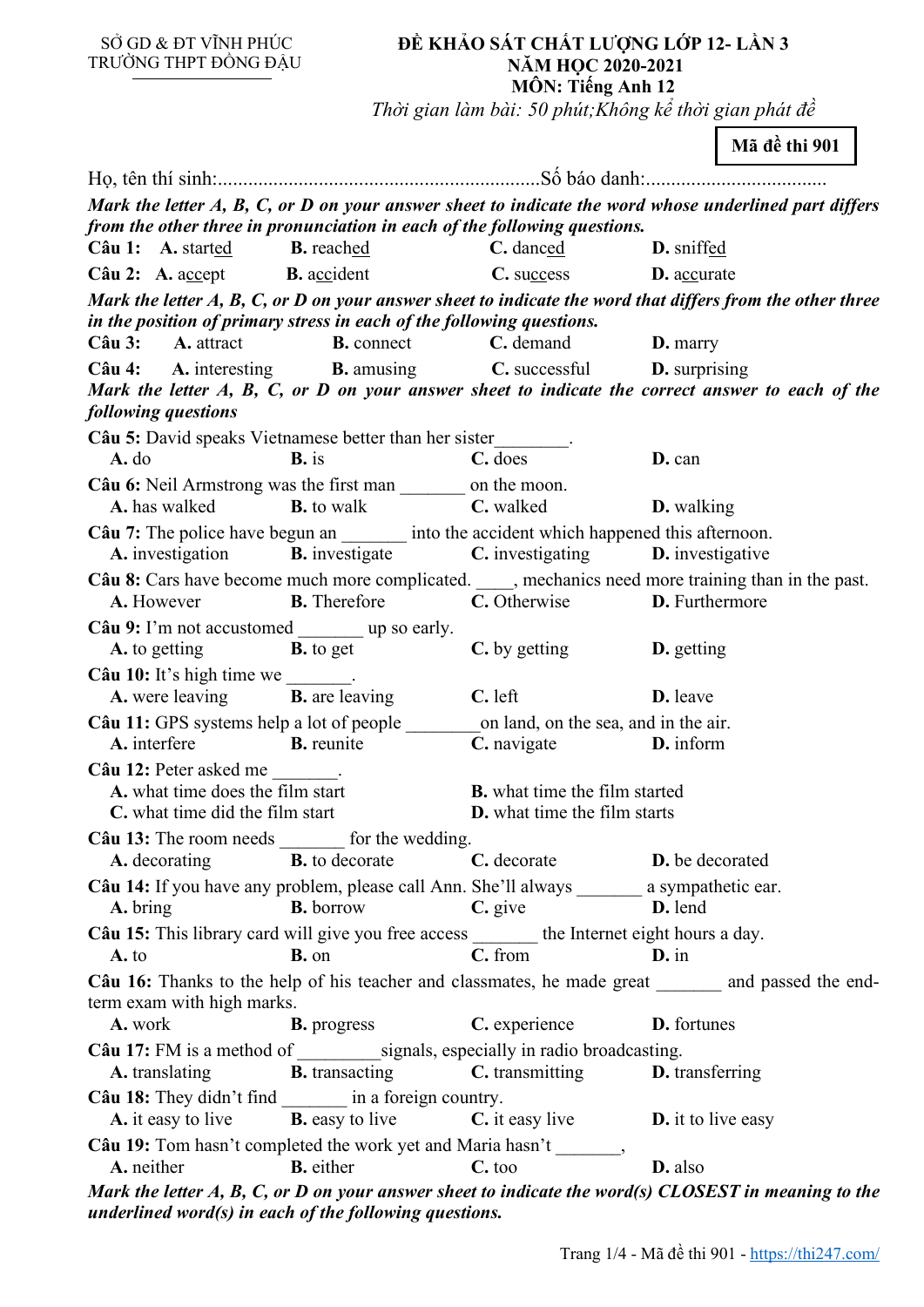| Câu 20: Let's go over that report again before we submit it.                 |                                                                                        |                                                                  |                                                                                                                  |
|------------------------------------------------------------------------------|----------------------------------------------------------------------------------------|------------------------------------------------------------------|------------------------------------------------------------------------------------------------------------------|
| A. dictate                                                                   |                                                                                        | <b>B.</b> print <b>C.</b> type <b>D.</b> read carefully          |                                                                                                                  |
|                                                                              |                                                                                        |                                                                  | Câu 21: The repeated commercials on TV distract many viewers from watching their favourite films.                |
| A. businesses                                                                | <b>B.</b> contests                                                                     | C. advertisements D. economics                                   |                                                                                                                  |
|                                                                              |                                                                                        |                                                                  | Mark the letter $A$ , $B$ , $C$ , or $D$ on your answer sheet to indicate the word(s) OPPOSITE in meaning to     |
| the underlined word(s) in each of the following questions.                   |                                                                                        |                                                                  |                                                                                                                  |
| Câu 22: He was so <i>insubordinate</i> that he lost his job within a week.   |                                                                                        |                                                                  |                                                                                                                  |
| A. fresh                                                                     |                                                                                        | <b>B.</b> understanding <b>C.</b> obedient <b>D.</b> disobedient |                                                                                                                  |
| Câu 23: I'm sorry I can't come out this weekend - I'm up to my ears in work. |                                                                                        |                                                                  |                                                                                                                  |
| A. free                                                                      | <b>B.</b> busy                                                                         | <b>C.</b> scared                                                 | <b>D.</b> bored                                                                                                  |
|                                                                              |                                                                                        |                                                                  | Mark the letter $A$ , $B$ , $C$ , or $D$ on your answer sheet to indicate the option that best completes each of |
| the following exchanges.                                                     |                                                                                        |                                                                  |                                                                                                                  |
| Câu 24: Mark has just arrived at the city and is asking a man on the street. |                                                                                        |                                                                  |                                                                                                                  |
|                                                                              | - Mark: "Can you tell me how to get to Lotus Hotel?"                                   |                                                                  |                                                                                                                  |
|                                                                              | - The man: " . I don't know. I'm from out of town."                                    |                                                                  |                                                                                                                  |
|                                                                              | <b>A.</b> Yes of course <b>B.</b> Sure <b>C.</b> I'll show you <b>D.</b> No, I'm sorry |                                                                  |                                                                                                                  |
| Câu 25: Maria and John are talking about university study.                   |                                                                                        |                                                                  |                                                                                                                  |
|                                                                              | - Maria: "Do you think that university is the only way to guarantee us a good job?"    |                                                                  |                                                                                                                  |
|                                                                              | - John : " because there are successful people without a degree."                      |                                                                  |                                                                                                                  |
| A. You are right                                                             |                                                                                        | <b>B.</b> That's true                                            |                                                                                                                  |
|                                                                              | C. Yes, we should find a job after university $D$ . I don't quite agree                |                                                                  |                                                                                                                  |

## *Read the following passage and mark the letter A, B, C, or D on your answer sheet to indicate the correct word or phrase that best fits each of the numbered blanks from 26 to 30.*

Choosing clothes can be difficult. Some people want to be fashionable, but they don't want to look exactly like everybody else. Not all clothes are  $(26)$  for work or school, perhaps  $(27)$ **\_\_\_\_\_\_\_\_** they are not formal enough, or simply not comfortable. It is easy to buy the wrong size, and find that your trousers are too tight, especially if you are a little bit overweight. Very (28) **\_\_\_\_\_\_\_\_**  clothes make you feel slim, but when they have shrunk in the washing machine, then you have the same problem! If you buy light cotton clothes, then they might not be (29) for winter. If your shoes are not waterproof and if you aren't (30) for the cold, you might look good, but feel terrible! **Câu 26: A.** fitted **B.** equal **C.** suitable **D.** comfortable **Câu 27: A.** but **B.** because **C.** although **D.** so

| $C\hat{a}$ u 28: A. loose  |                              | <b>B.</b> loosened                      | C. lost    | <b>D.</b> lose        |
|----------------------------|------------------------------|-----------------------------------------|------------|-----------------------|
|                            | $C\hat{a}$ u 29: A. too warm | <b>B.</b> warm enough <b>C.</b> so warm |            | <b>D.</b> enough warm |
| $C\hat{a}$ u 30: A. fitted |                              | <b>B.</b> worn                          | C. dressed | <b>D.</b> clothed     |

## *Read the following passage and mark the letter A, B, C, or D on your answer sheet to indicate the correct answer to each of the questions from 31 to 35.*

In 776 B.C., the first Olympic Games were held at the foot of Mount Olympus to honor the Greek's chief god, Zeus. The warm climate for outdoor activities, the need for preparedness in war, and their lifestyle caused the Greeks to create competitive sports. Only the **elite** and military could participate at first, but later the games were opened to all free Greek males who had no criminal record. The Greeks emphasized physical fitness and strength in their education of youth. Therefore, contests in running, jumping, javelin throwing, boxing, and horse and chariot racing were held in individual cities, and the winners competed every four years at Mount Olympus. Winners were greatly honored by having olive wreaths placed on their heads and having poems sung about their deeds. Originally these contests were held as games of friendship and any wars in progress were halted to allow the games to take place. **They** also helped to strengthen bonds among competitors and the different cities presented.

The Greeks attached so much importance to the games that they calculated time in four-year cycles called "Olympiads", dating from 776 B.C. The contest coincided with religious festivities and constituted an all-out effort on the part of participants to please the gods. Any who disobeyed the rules were dismissed and seriously punished. These athletes brought shame not only to themselves but also to the cities they represented.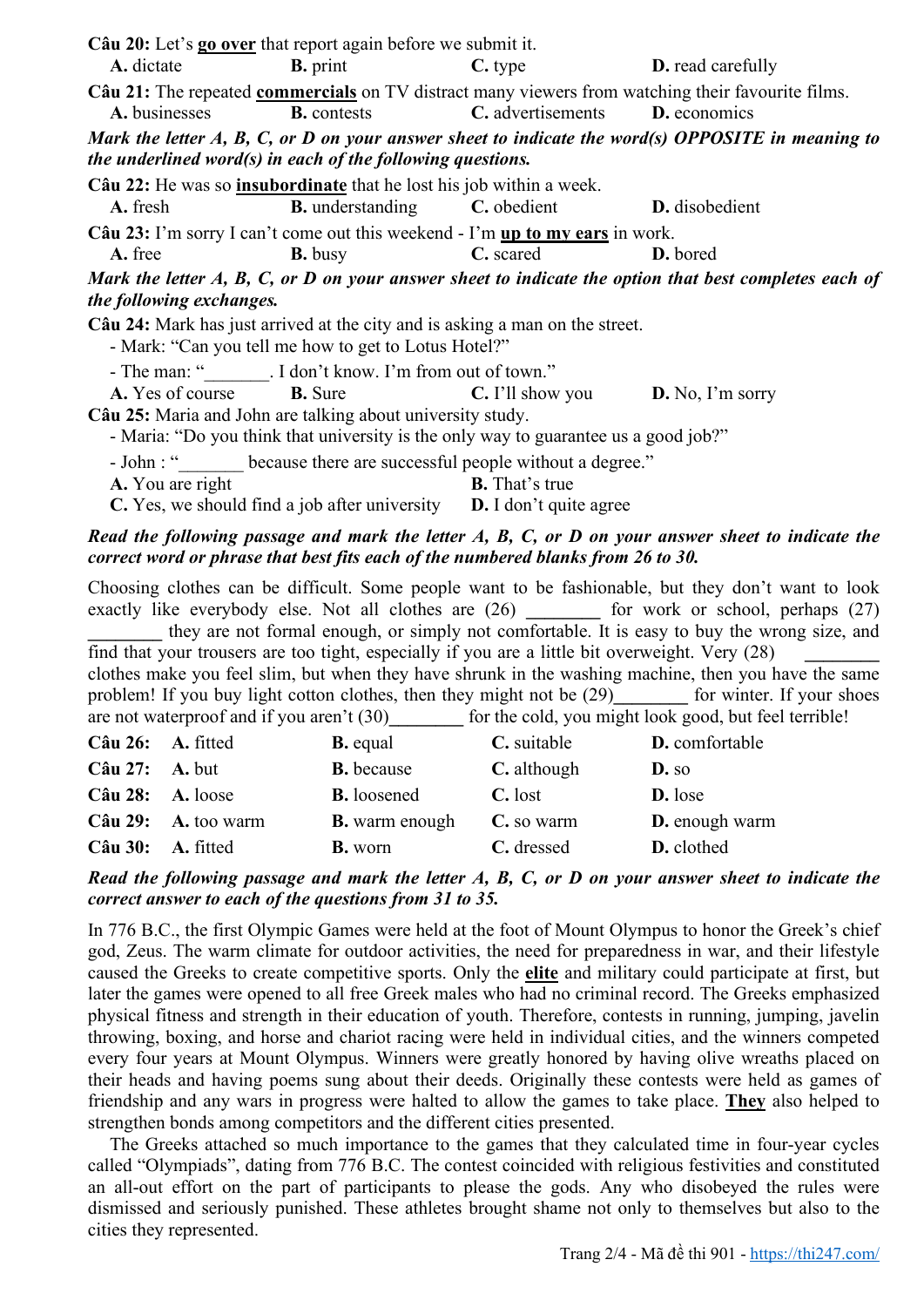**Câu 31:** Which of the following is NOT true?

**A.** Winners placed olive wreaths on their own heads.

**B.** Battles were interrupted to participate in the games.

**C.** Poems glorified the winners in songs.

**D.** The games were held in Greek every four years.

| Câu 32: The word "elite" in paragraph 1 is closest in meaning to |                       |                                                                                  |                                                                                            |  |
|------------------------------------------------------------------|-----------------------|----------------------------------------------------------------------------------|--------------------------------------------------------------------------------------------|--|
| A. brave                                                         | <b>B.</b> aristocracy | C. muscular                                                                      | D. intellectual                                                                            |  |
| Câu 33: Why were the Olympic Games held?                         |                       |                                                                                  |                                                                                            |  |
| A. To stop wars.                                                 |                       | <b>B.</b> To sing songs about the athletes.                                      |                                                                                            |  |
| C. To honor Zeus.                                                |                       | D. To crown the best athletes.                                                   |                                                                                            |  |
| Câu 34: The word "They" in paragraph 1 refers to                 |                       |                                                                                  |                                                                                            |  |
| A. wars                                                          | <b>B.</b> contests    | C. winners                                                                       | <b>D.</b> olive wreaths                                                                    |  |
| Câu 35: What is the main idea of this passage?                   |                       |                                                                                  |                                                                                            |  |
|                                                                  |                       |                                                                                  | A. The Greeks severely punished those who didn't participate in physical fitness programs. |  |
|                                                                  |                       | <b>B.</b> The Greeks had always encouraged everyone to participate in the games. |                                                                                            |  |

**C.** The Greeks had the games coincide with religious festivities so that they could go back to war when the games were over.

**D.** Physical fitness was an integral part of the life of ancient Greeks.

## *Read the following passage and mark the letter A, B, C, or D on your answer sheet to indicate the correct answer to each of the questions from 36 to 42.*

In 2011, on the popular American TV quiz show, *Jeopardy!,* two champions competed against a brand new opponent. Both Ken Jennings and Brad Rutter had won millions of dollars on *Jeopardy!.* Jennings once won 74 games in a row, the most ever. Then Rutter beat **him** in a tournament and set a new record for the most money won on *Jeopardy!.* Their new opponent, Watson, had never appeared on the game show and had only played practice games before, in which he often got answers wrong.

However, Watson isn't human. He, or rather it, is a machine, a wonder of technology made by researchers at IBM. In the game, Watson used math to decide on an answer. When a question was read out, Watson was immediately given the same question in electronic form. It analyzed the question and searched its memory **bank -** about the same as one million books of information - for possible answers.

It then narrowed the options down to one answer. If Watson felt around 75 percent confident about the answer, it would answer the question.

The way Watson thinks is very different from the way humans think. People often make decisions by listening to their emotions and feelings, even if they are unsure of the answer. As a computer, Watson couldn't do this. People also watch and listen to those around them. Watson was not able to "listen" to the wrong answers given by his competitors. In one question, Jennings answered the question incorrectly and Watson later answered with the same wrong answer. Watson also made silly mistakes. In a question in the category U.S. Cities, Watson incorrectly answered Toronto, even though the city of Toronto is in Canada. An IBM researcher said Watson got confused because it saw in its memory bank that the U.S. is often called America. Toronto is considered a North American city, so that was the answer that Watson gave.

Still, Watson **defeated** his human opponents somewhat easily and received the \$1 million prize. The other players also won money for participating in the special game. Everyone left the game happy, as each player was earning money for different charities.

**Câu 36:** What best serves as the title for the passage?

| <b>C.</b> Champions of <i>Jeopardy!</i> | <b>D.</b> Competitors of <i>Jeopardy</i> ! |  |
|-----------------------------------------|--------------------------------------------|--|
|                                         |                                            |  |

**Câu 37:** Which of the following is a silly mistake of Watson?

**A.** He based on other people's clues to answer questions. **B.** He gave many answers to one question.

**C.** He repeated his opponent's answer that was wrong. **D.** He repeated the question.

**Câu 38:** The word **"him"** in paragraph 1 refers to \_\_\_\_\_\_\_.

**A.** Brad Rutter **B.** an IBM researcher **C.** Ken Jennings **D.** Watson

**Câu 39:** How can Watson understand the question read out by humans?

**A.** He searches for the same question in his memory.

**B.** He reads the question in an electronic form.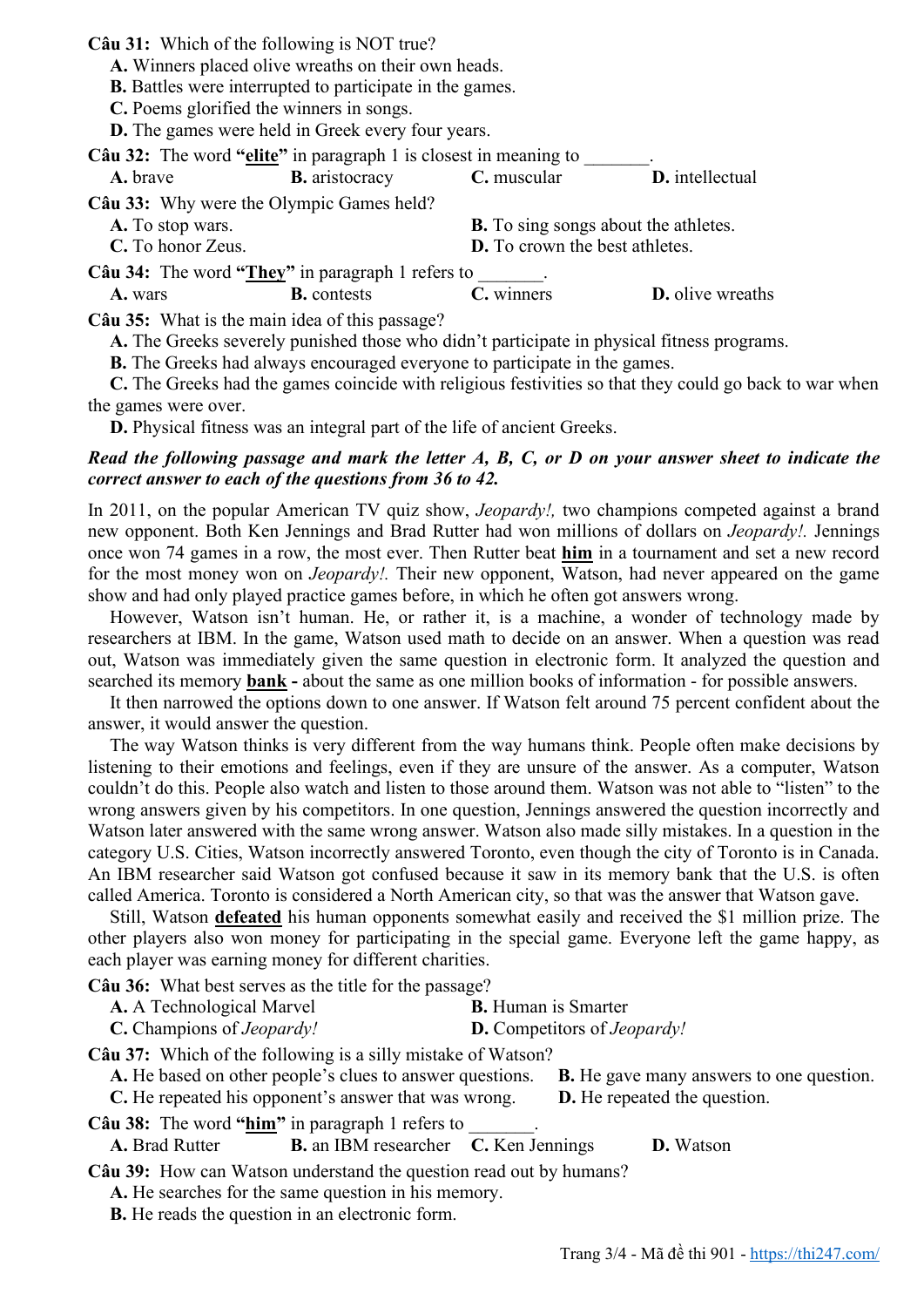| C. He is helped by an IBM researcher.                                                               |                                                                                                                                                                                                                                                                                                                                                                                                                                                | <b>D.</b> He just listens to it. |                                                                                                                |
|-----------------------------------------------------------------------------------------------------|------------------------------------------------------------------------------------------------------------------------------------------------------------------------------------------------------------------------------------------------------------------------------------------------------------------------------------------------------------------------------------------------------------------------------------------------|----------------------------------|----------------------------------------------------------------------------------------------------------------|
|                                                                                                     | <b>Câu 40:</b> The word " $bank$ " in paragraph 2 is closest in meaning to<br>A. stored information B. a financial service                                                                                                                                                                                                                                                                                                                     | C. money                         | D. side                                                                                                        |
|                                                                                                     | Câu 41: All of the following statements are true about Watson EXCEPT<br>A. The way Watson produces an answer is the same as that of humans.<br><b>B.</b> In order to answer questions, Watson uses math.<br>C. He'd never been in an official <i>Jeopardy!</i> before he joined the show with Jennings and Rutter.<br><b>D.</b> His memory bank is equal to one million books.                                                                 |                                  |                                                                                                                |
|                                                                                                     | Câu 42: The word "defeated" in the last paragraph is closest in meaning to                                                                                                                                                                                                                                                                                                                                                                     |                                  |                                                                                                                |
| A. lost                                                                                             | <b>B.</b> understood                                                                                                                                                                                                                                                                                                                                                                                                                           | C. won                           | D. broke                                                                                                       |
| in each of the following questions.                                                                 |                                                                                                                                                                                                                                                                                                                                                                                                                                                |                                  | Mark the letter A, B, C, or D on your answer sheet to indicate the underlined part that needs correction       |
| A. The more time                                                                                    | Câu 43: The more time you spend on prepare for the test, the higher scores you may get.<br><b>B.</b> prepare for<br>Câu 44: Air pollution, together with littering, have been causing many problems in our large,                                                                                                                                                                                                                              | C. the higher scores             | D. may get                                                                                                     |
|                                                                                                     | industrial cities in the last <u>few years</u> .                                                                                                                                                                                                                                                                                                                                                                                               |                                  |                                                                                                                |
| A. have been                                                                                        | <b>B.</b> together with                                                                                                                                                                                                                                                                                                                                                                                                                        | C. few year                      | <b>D.</b> many                                                                                                 |
| A. the Earth                                                                                        | Câu 45: Venus approaches the Earth more closely than any other planet is.<br>$\mathbf{B}$ , is                                                                                                                                                                                                                                                                                                                                                 | C. approaches                    | <b>D.</b> any other                                                                                            |
|                                                                                                     |                                                                                                                                                                                                                                                                                                                                                                                                                                                |                                  | Mark the letter $A, B, C, or D$ on your answer sheet to indicate the sentence that is closest in meaning to    |
| each of the following questions.                                                                    |                                                                                                                                                                                                                                                                                                                                                                                                                                                |                                  |                                                                                                                |
| Câu 46: They arrived too late to get good seats.<br><b>B.</b> They had to stand for the whole show. | A. Although they were late, they found some good seats.<br>C. They got good seats some time after they arrived.                                                                                                                                                                                                                                                                                                                                |                                  |                                                                                                                |
|                                                                                                     | <b>D.</b> As they got there too late, there were no good seats left.                                                                                                                                                                                                                                                                                                                                                                           |                                  |                                                                                                                |
| C. He asked how brave the firemen were.                                                             | Câu 47: "How brave you are!" he said to the firemen.<br>A. He blamed the firemen for their discouragement.<br><b>B.</b> He criticized the firemen for their discouragement.                                                                                                                                                                                                                                                                    |                                  |                                                                                                                |
| <b>D.</b> He praised the firemen for their courage.                                                 |                                                                                                                                                                                                                                                                                                                                                                                                                                                |                                  |                                                                                                                |
| <b>D.</b> Peter majors in electronics at university.                                                | Câu 48: Peter's main subject at university is electronics.<br>A. Electronics is among the subjects that Peter likes.<br><b>B.</b> Peter thinks electronics is a special subject.<br>C. The university lets Peter major in electronics.                                                                                                                                                                                                         |                                  |                                                                                                                |
|                                                                                                     |                                                                                                                                                                                                                                                                                                                                                                                                                                                |                                  | Mark the letter $A$ , $B$ , $C$ , or $D$ on your answer sheet to indicate the sentence that best combines each |
| pair of sentences in the following questions.                                                       |                                                                                                                                                                                                                                                                                                                                                                                                                                                |                                  |                                                                                                                |
|                                                                                                     | Câu 49: She is a famous author. She is also an influential political commentator.<br>A. She writes famous books, but she does not know much about politics.<br><b>B.</b> She is neither a famous author nor a political commentator.<br>C. She likes writing famous books and commenting on politics.<br><b>D.</b> She is not only a famous author but also an influential political commentator.                                              |                                  |                                                                                                                |
|                                                                                                     | Câu 50: The old man is working in this factory. I borrowed his bicycle yesterday.<br>A. The old man whom is working in this factory, I borrowed his bicycle yesterday.<br><b>B.</b> The old man whom I borrowed his bicycle yesterday is working in this factory.<br>C. The old man is working in this factory which I borrowed his bicycle yesterday.<br><b>D.</b> The old man whose bicycle I borrowed yesterday is working in this factory. |                                  |                                                                                                                |
|                                                                                                     |                                                                                                                                                                                                                                                                                                                                                                                                                                                | ----------- HÉT ----------       |                                                                                                                |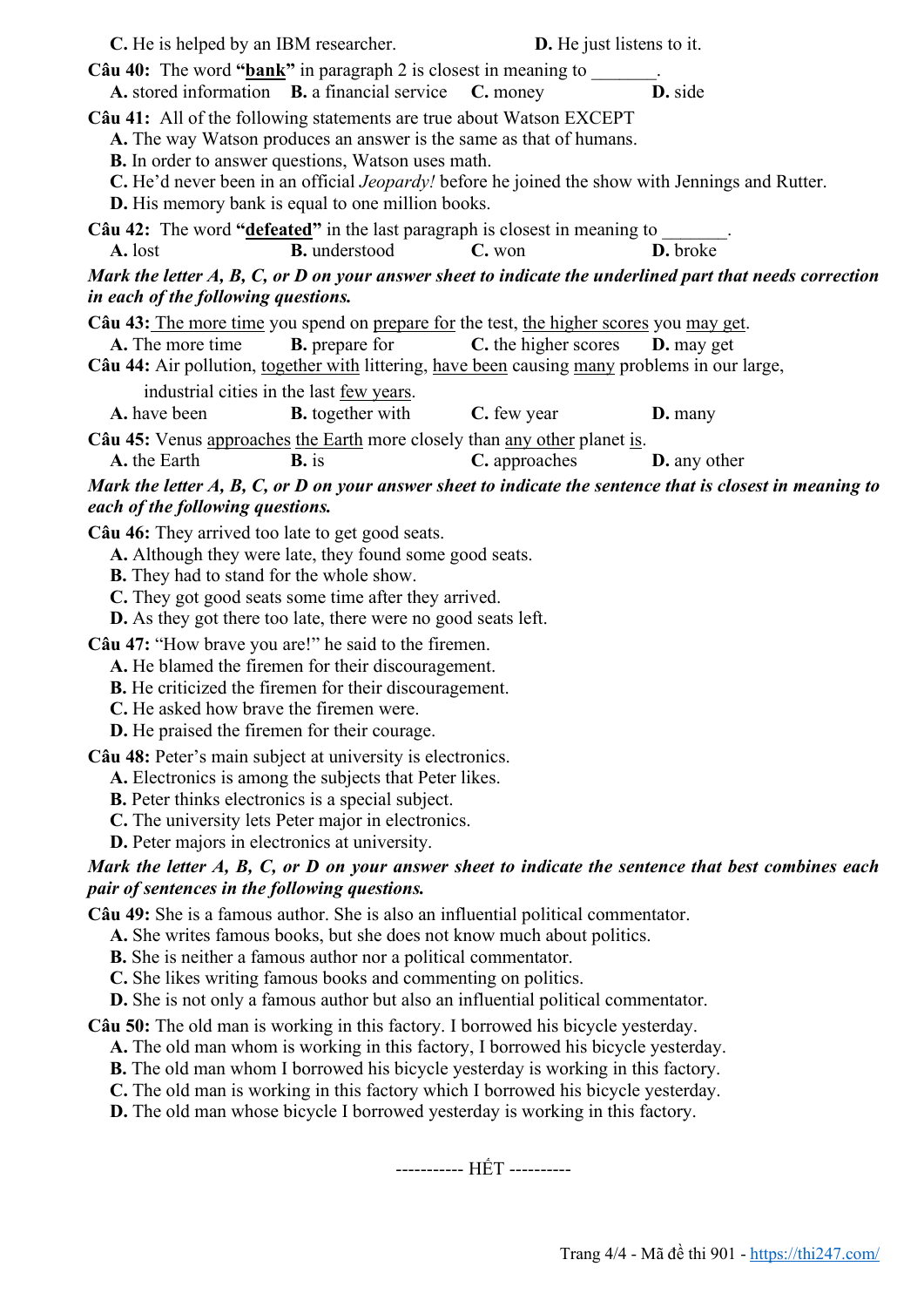| <b>STT</b>              | 901          | 902            | 903          | 904                     | 905              | 906            | 907            | 908         |
|-------------------------|--------------|----------------|--------------|-------------------------|------------------|----------------|----------------|-------------|
| $\mathbf{1}$            | D            | A              | B            | $\mathsf C$             | B                | $\mathsf C$    | Α              | D           |
| $\overline{2}$          | D            | D              | D            | $\mathsf{C}$            | B                | D              | $\mathsf C$    | $\mathsf C$ |
| 3                       | D            | $\mathsf{C}$   | D            | Α                       | D                | ${\sf A}$      | $\mathsf C$    | B           |
| $\overline{\mathbf{4}}$ | A            | D              | $\mathsf C$  | $\mathsf{C}$            | $\mathsf C$      | B              | $\mathsf C$    | D           |
| 5                       | $\mathsf C$  | B              | Α            | B                       | Α                | D              | $\mathsf C$    | $\mathsf C$ |
| 6                       | B            | Α              | D            | $\mathsf C$             | B                | Α              | B              | D           |
| $\overline{7}$          | A            | B              | A            | $\overline{\mathsf{C}}$ | $\mathsf C$      | D              | $\mathsf A$    | D           |
| 8                       | B            | $\mathsf C$    | $\mathsf C$  | D                       | B                | B              | A              | $\mathsf C$ |
| 9                       | A            | B              | D            | $\mathsf{C}$            | A                | D              | D              | B           |
| 10                      | $\mathsf C$  | Α              | $\mathsf C$  | Α                       | D                | B              | $\mathsf C$    | Α           |
| 11                      | $\mathsf C$  | D              | D            | D                       | D                | D              | D              | D           |
| 12                      | B            | B              | Α            | Α                       | Α                | D              | A              | Α           |
| 13                      | A            | $\mathsf A$    | D            | D                       | D                | $\mathsf C$    | B              | B           |
| 14                      | D            | $\mathsf C$    | $\mathsf C$  | $\mathsf C$             | Α                | D              | $\mathsf C$    | $\mathsf C$ |
| 15                      | A            | $\mathsf C$    | B            | D                       | B                | B              | B              | $\mathsf C$ |
| 16                      | $\sf B$      | B              | Α            | D                       | B                | ${\sf A}$      | B              | $\mathsf C$ |
| 17                      | $\mathsf C$  | D              | B            | Α                       | Α                | Α              | B              | $\mathsf C$ |
| 18                      | A            | A              | $\mathsf C$  | B                       | $\mathsf C$      | $\mathsf C$    | $\mathsf C$    | B           |
| 19                      | B            | D              | B            | B                       | B                | $\overline{C}$ | $\overline{C}$ | B           |
| 20                      | D            | $\mathsf C$    | $\mathsf{C}$ | $\mathsf{C}$            | $\mathsf C$      | $\mathsf C$    | $\mathsf C$    | $\mathsf C$ |
| 21                      | $\mathsf C$  | $\mathsf C$    | D            | $\mathsf{C}$            | D                | $\mathsf C$    | $\mathsf A$    | D           |
| 22                      | $\mathsf C$  | D              | $\mathsf C$  | Α                       | Α                | ${\sf A}$      | D              | B           |
| 23                      | A            | B              | $\mathsf{C}$ | Α                       | D                | B              | D              | D           |
| 24                      | D            | Α              | $\mathsf C$  | B                       | B                | D              | Α              | B           |
| 25                      | D            | B              | B            | D                       | Α                | B              | D              | D           |
| 26                      | $\mathsf C$  | D              | D            | Α                       | B                | B              | A              | $\mathsf C$ |
| 27                      | B            | B              | Α            | $\mathsf{C}$            | $\mathsf C$      | $\mathsf C$    | A              | $\mathsf C$ |
| 28                      | A            | D              | B            | D                       | $\mathsf C$      | $\mathsf C$    | B              | A           |
| 29                      | B            | Α              | D            | B                       | Α                | A              | $\mathsf C$    | B           |
| 30                      | $\mathsf C$  | $\mathsf A$    | B            | $\mathsf{C}$            | B                | D              | D              | D           |
| 31                      | Α            | B              | Α            | D                       | D                | D              | B              | Α           |
| 32                      | B            | $\mathsf{C}$   | A            | B                       | Α                | Α              | $\mathsf C$    | B           |
| 33                      | $\mathsf C$  | $\mathsf C$    | A            | B                       | $\mathsf C$      | D              | Α              | D           |
| 34<br>35                | B<br>D       | B<br>D         | B            | D                       | $\mathsf C$      | $\mathsf C$    | D              | D           |
| 36                      | Α            | Α              | A<br>B       | A<br>$\mathsf C$        | A<br>$\mathsf C$ | B<br>Α         | B<br>B         | A<br>A      |
| 37                      | $\mathsf C$  | $\mathsf C$    | $\mathsf C$  | D                       | Α                | Α              | B              | $\mathsf C$ |
| 38                      | $\mathsf{C}$ | $\overline{C}$ | A            | B                       | D                | B              | D              | A           |
| 39                      | B            | B              | B            | D                       | Α                | B              | A              | A           |
| 40                      | A            | $\mathsf A$    | D            | $\mathsf{C}$            | D                | $\mathsf C$    | D              | B           |
| 41                      | Α            | $\mathsf C$    | Α            | D                       | B                | $\mathsf C$    | D              | Α           |
| 42                      | $\mathsf C$  | $\mathsf{C}$   | D            | Α                       | $\mathsf C$      | Α              | Α              | B           |
| 43                      | B            | D              | B            | Α                       | $\mathsf C$      | D              | B              | D           |
| 44                      | A            | $\mathsf A$    | D            | D                       | Α                | B              | $\mathsf A$    | A           |
| 45                      | B            | A              | $\mathsf C$  | Α                       | D                | А              | D              | Α           |
| 46                      | D            | D              | D            | B                       | D                | B              | $\mathsf C$    | B           |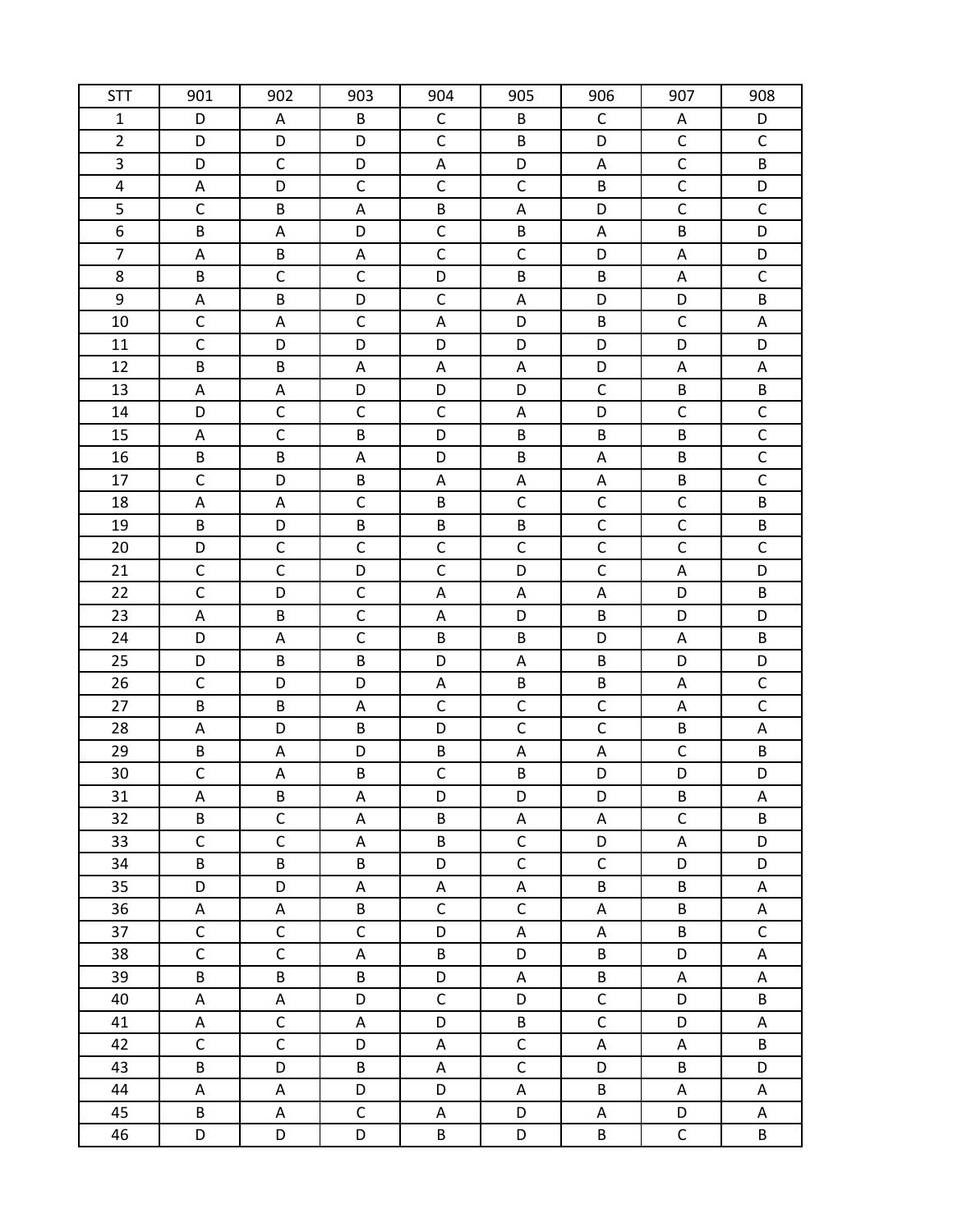| $\overline{\phantom{0}}$ |  |  |  |  |
|--------------------------|--|--|--|--|
| 48                       |  |  |  |  |
| 49                       |  |  |  |  |
| ◡                        |  |  |  |  |